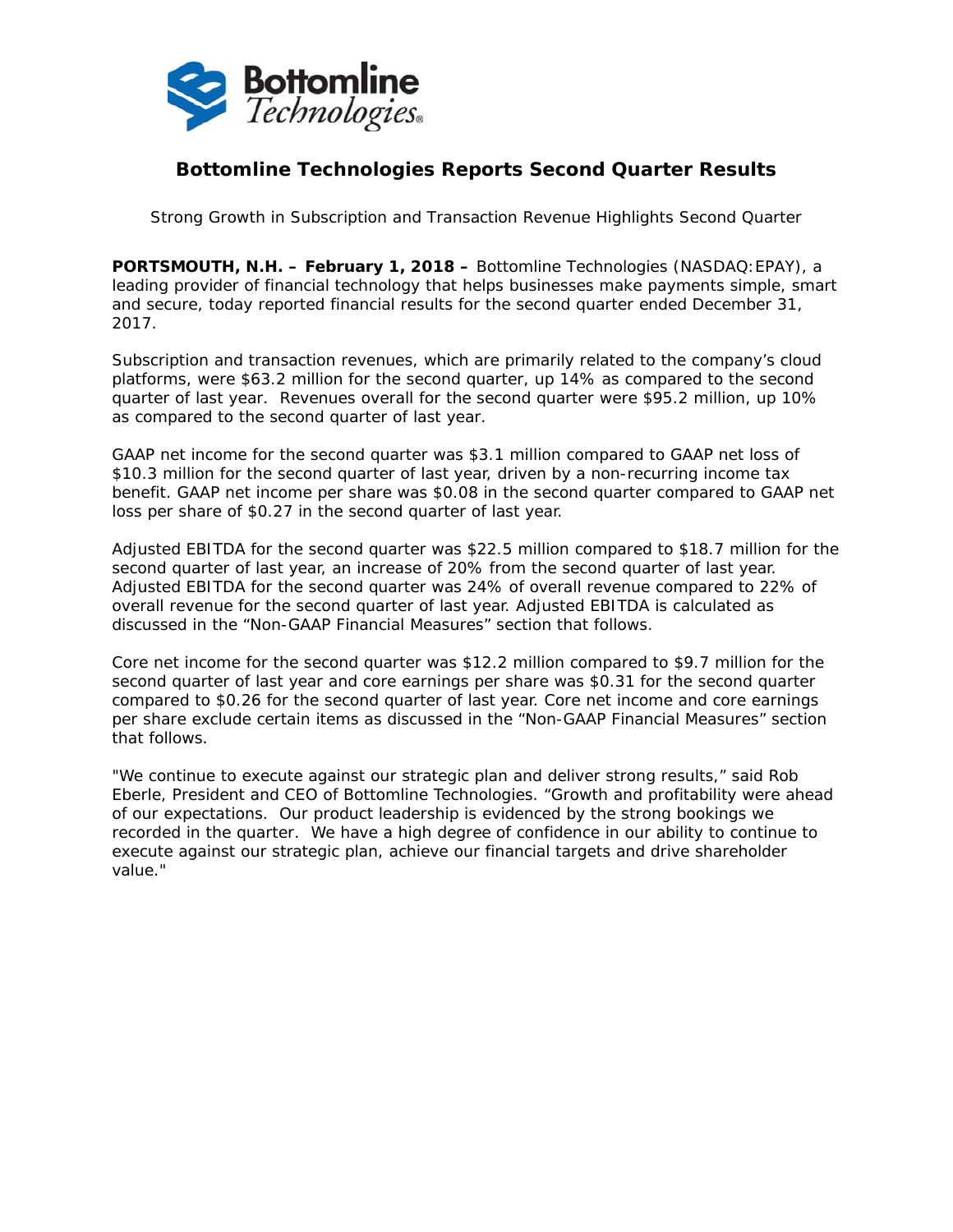# **Second Quarter Customer Highlights**

- 31 institutions selected Paymode-X, Bottomline's leading payments platform to automate their payments processes, increase productivity, reduce costs and earn cash rebates.
- 5 organizations, including North American Risk Services (NARS) and KB Insurance, chose Bottomline's cloud-based legal spend management solutions to automate, manage and control their legal spend.
- 8 banks selected Bottomline's digital banking platforms to help them compete and grow their corporate and business banking franchises by deploying innovative digital capabilities.
- Companies such as Pearson Shared Services Limited and Bank am Bellevue selected Bottomline's Financial Messaging solution to improve operating efficiencies and optimize the effectiveness of their financial transactions.
- Organizations such as UMB Bank and Innovest chose Bottomline's corporate payment automation solutions to extend their payments capabilities and improve efficiencies.

# **Second Quarter Strategic Corporate Highlights**

- Selected as a Preferred Partner for Business-to-Business (B2B) Payments by NACHA, the Electronic Payments Association®.
- Announced expanded capabilities with machine learning, enabling Vendors to pay and get paid smarter and faster using its Paymode-X Intelligent Engagement Model. The Paymode-X Intelligent Engagement Model is a proprietary Vendor enablement methodology that accelerates automation and financial returns. As the only predictive Vendor enablement solution, the Paymode-X Intelligent Engagement Model uses advanced data science, predictive forecasting and a proven enablement strategy to segment, enroll, and authenticate Vendors swiftly and accurately.
- Expanded capabilities and offerings by becoming a Third Party Provider (TPP) under the UK Open Banking initiative, to allow customers to access information and initiate payments directly with participating banks through secure Application Programming Interfaces (APIs), via cloud-based payment platforms.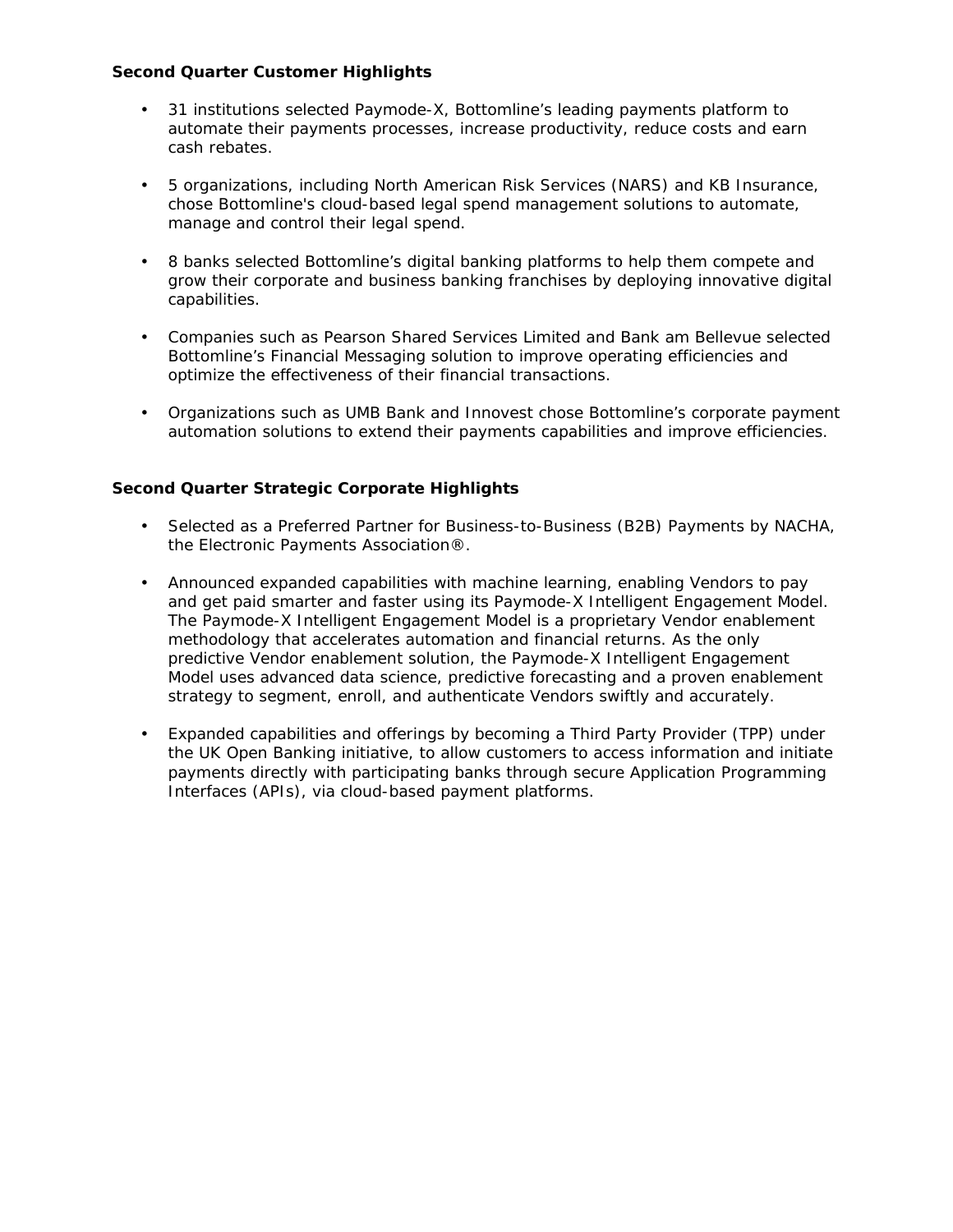### **Non-GAAP Financial Measures**

We have presented supplemental non-GAAP financial measures as part of this earnings release. The presentation of this non-GAAP financial information should not be considered in isolation from, or as a substitute for, our financial results presented in accordance with GAAP. Core net income, core earnings per share, constant currency information, adjusted EBITDA and adjusted EBITDA as a percent of revenue are non-GAAP financial measures.

Core net income and core earnings per share exclude certain items, specifically amortization of acquisition related intangible assets, goodwill impairment charges, stock-based compensation, acquisition and integration-related expenses, restructuring related costs, minimum pension liability adjustments, non-core charges associated with our convertible notes and revolving credit facility, global enterprise resource planning (ERP) system implementation and other costs, and other non-core or non-recurring gains or losses that arise from time to time.

Non-core charges associated with our convertible notes and revolving credit facility consist of the amortization of debt issuance and debt discount costs. Acquisition and integrationrelated expenses include legal and professional fees and other direct transaction costs associated with business and asset acquisitions, costs associated with integrating acquired businesses, including costs for transitional employees or services, integration related professional services costs and other incremental charges we incur as a direct result of acquisition and integration efforts. Global ERP system implementation and other costs relate to direct and incremental costs incurred in connection with our implementation of a new, global ERP solution, the related technology infrastructure and costs related to our implementation of the new revenue recognition standard under US GAAP.

In computing diluted core earnings per share, we exclude the weighted average dilutive effect of shares issuable under our convertible notes to the extent that any such dilution would be offset by our note hedges; the note hedges would be considered an anti-dilutive security under GAAP.

Periodically, such as in periods that include significant foreign currency volatility, we may present certain metrics on a "constant currency" basis, to show the impact of period to period results normalized for the impact of foreign currency rate changes. We calculate constant currency information by translating prior period financial results using current period foreign exchange rates.

Adjusted EBITDA and adjusted EBITDA as a percent of revenue represent our GAAP net income or loss, adjusted for charges related to interest expense, income taxes, depreciation and amortization and other charges, as noted in the reconciliation that follows.

We believe that these supplemental non-GAAP financial measures are useful to investors because they allow for an evaluation of the company with a focus on the performance of its core operations, including more meaningful comparisons of financial results to historical periods and to the financial results of less acquisitive peer and competitor companies. Our executive management team uses these same non-GAAP financial measures internally to assess the ongoing performance of the company. Additionally, the same non-GAAP information is used for planning purposes, including the preparation of operating budgets and in communications with our board of directors with respect to our core financial performance. Since this information is not a GAAP measurement of financial performance, there are material limitations to its usefulness on a stand-alone basis, including the lack of comparability of this presentation to the GAAP financial results of other companies.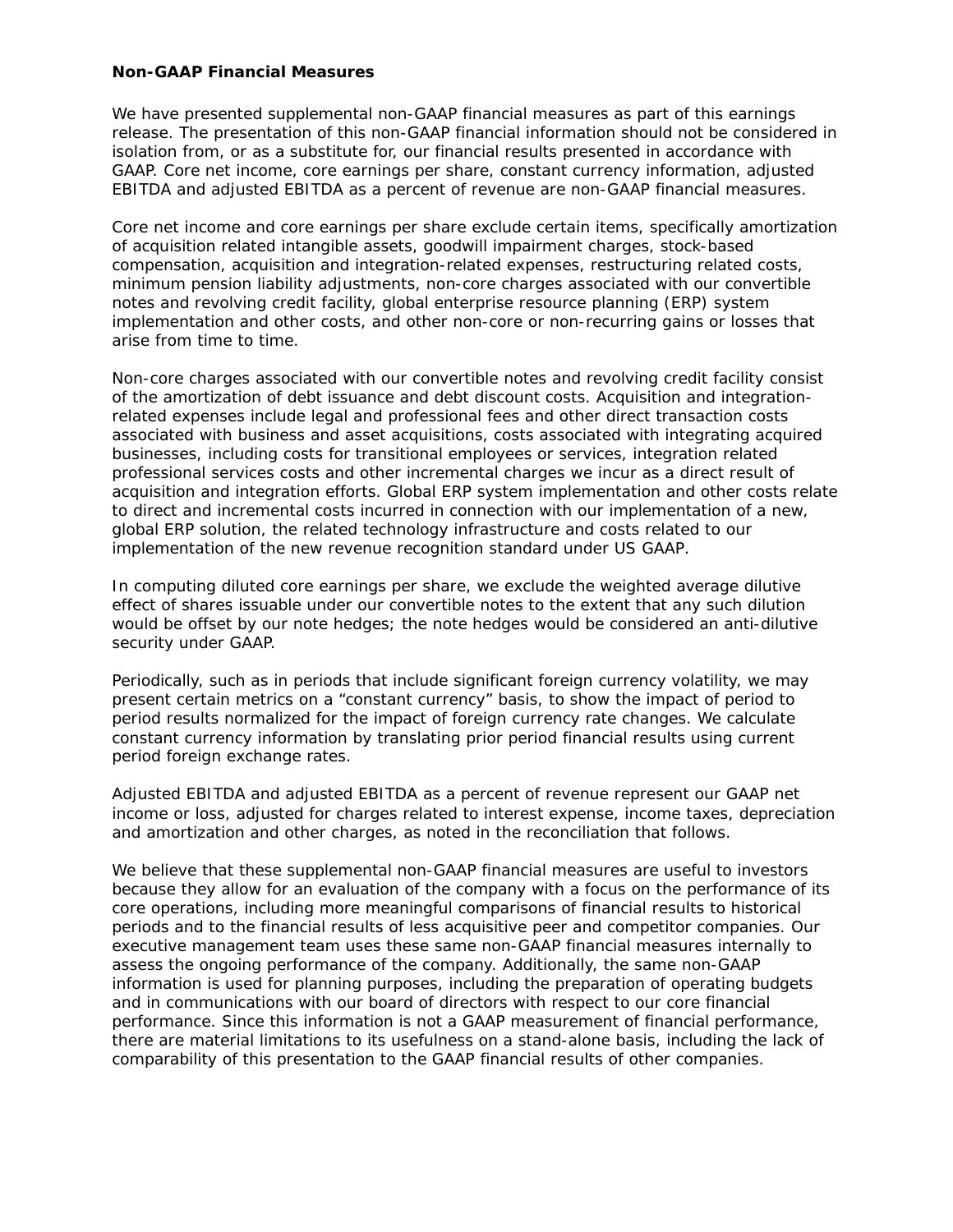## **Non-GAAP Financial Measures (Continued)**

## Reconciliation of Core Net Income

A reconciliation of core net income to GAAP net income (loss) for the three and six months ended December 31, 2017 and 2016 is as follows:

|                                                       | <b>Three Months Ended</b><br>December 31, |              |                |           |      | <b>Six Months Ended</b><br>December 31, |    |           |
|-------------------------------------------------------|-------------------------------------------|--------------|----------------|-----------|------|-----------------------------------------|----|-----------|
|                                                       |                                           | 2016<br>2017 |                |           | 2017 |                                         |    | 2016      |
|                                                       |                                           |              | (in thousands) |           |      |                                         |    |           |
| GAAP net income (loss)                                | \$                                        | 3,088        | \$             | (10, 346) | \$   | (1, 153)                                | S. | (20, 854) |
| Amortization of acquisition-related intangible assets |                                           | 5,702        |                | 6,090     |      | 10,890                                  |    | 12,375    |
| Goodwill impairment charge                            |                                           |              |                | 7,529     |      |                                         |    | 7,529     |
| Stock-based compensation expense                      |                                           | 8,080        |                | 8,656     |      | 16,540                                  |    | 16,855    |
| Acquisition and integration-related expenses          |                                           | 380          |                | 522       |      | 1,372                                   |    | 1,771     |
| Restructuring benefit                                 |                                           |              |                |           |      | (9)                                     |    |           |
| Global ERP system implementation and other costs      |                                           | 1,339        |                | 2,106     |      | 3,415                                   |    | 4,597     |
| Minimum pension liability adjustments                 |                                           | 3            |                | 264       |      | 38                                      |    | 541       |
| Amortization of debt issuance and debt discount costs |                                           | 2,576        |                | 3,454     |      | 6,285                                   |    | 6,826     |
| Non-recurring tax benefit (1)                         |                                           | (4, 402)     |                | (4, 461)  |      | (4, 402)                                |    | (4, 461)  |
| Tax effects on non-GAAP income                        |                                           | (4, 577)     |                | (4, 152)  |      | (9, 119)                                |    | (7, 130)  |
| Core net income                                       |                                           | 12,189       |                | 9,662     |      | 23,857                                  |    | 18,049    |

(1) The non-recurring tax benefit in the three and six months ended December 31, 2017 represents a benefit arising from the revaluation of certain deferred tax liabilities as a result of the U.S. Tax Cuts and Jobs Act. The non-recurring tax benefit in the three and six months ended December 31, 2016 represents a tax benefit in Switzerland related to the impairment of their investment in Intellinx, Ltd.

### Reconciliation of Diluted Core Earnings per Share

A reconciliation of our diluted core earnings per share to our GAAP diluted net income (loss) per share for the three and six months ended December 31, 2017 and 2016 is as follows:

|                                                       | <b>Three Months Ended</b><br>December 31, |      |        | <b>Six Months Ended</b><br>December 31, |        |    |        |  |
|-------------------------------------------------------|-------------------------------------------|------|--------|-----------------------------------------|--------|----|--------|--|
|                                                       | 2017                                      | 2016 |        | 2017                                    |        |    | 2016   |  |
| GAAP diluted net income (loss) per share              | \$<br>0.08                                | \$   | (0.27) | \$                                      | (0.03) | \$ | (0.55) |  |
| Plus:                                                 |                                           |      |        |                                         |        |    |        |  |
| Amortization of acquisition-related intangible assets | 0.15                                      |      | 0.16   |                                         | 0.28   |    | 0.33   |  |
| Goodwill impairment charge                            |                                           |      | 0.20   |                                         |        |    | 0.20   |  |
| Stock-based compensation expense                      | 0.21                                      |      | 0.22   |                                         | 0.43   |    | 0.44   |  |
| Acquisition and integration-related expenses          | 0.01                                      |      | 0.02   |                                         | 0.04   |    | 0.05   |  |
| Global ERP system implementation and other costs      | 0.03                                      |      | 0.06   |                                         | 0.09   |    | 0.12   |  |
| Minimum pension liability adjustments                 |                                           |      | 0.01   |                                         |        |    | 0.02   |  |
| Amortization of debt issuance and debt discount costs | 0.06                                      |      | 0.09   |                                         | 0.16   |    | 0.18   |  |
| Non-recurring tax benefit                             | (0.11)                                    |      | (0.12) |                                         | (0.11) |    | (0.12) |  |
| Tax effects on non-GAAP income                        | (0.12)                                    |      | (0.11) |                                         | (0.24) |    | (0.19) |  |
| Diluted core earnings per share                       | 0.31                                      | \$   | 0.26   | S                                       | 0.62   | S  | 0.48   |  |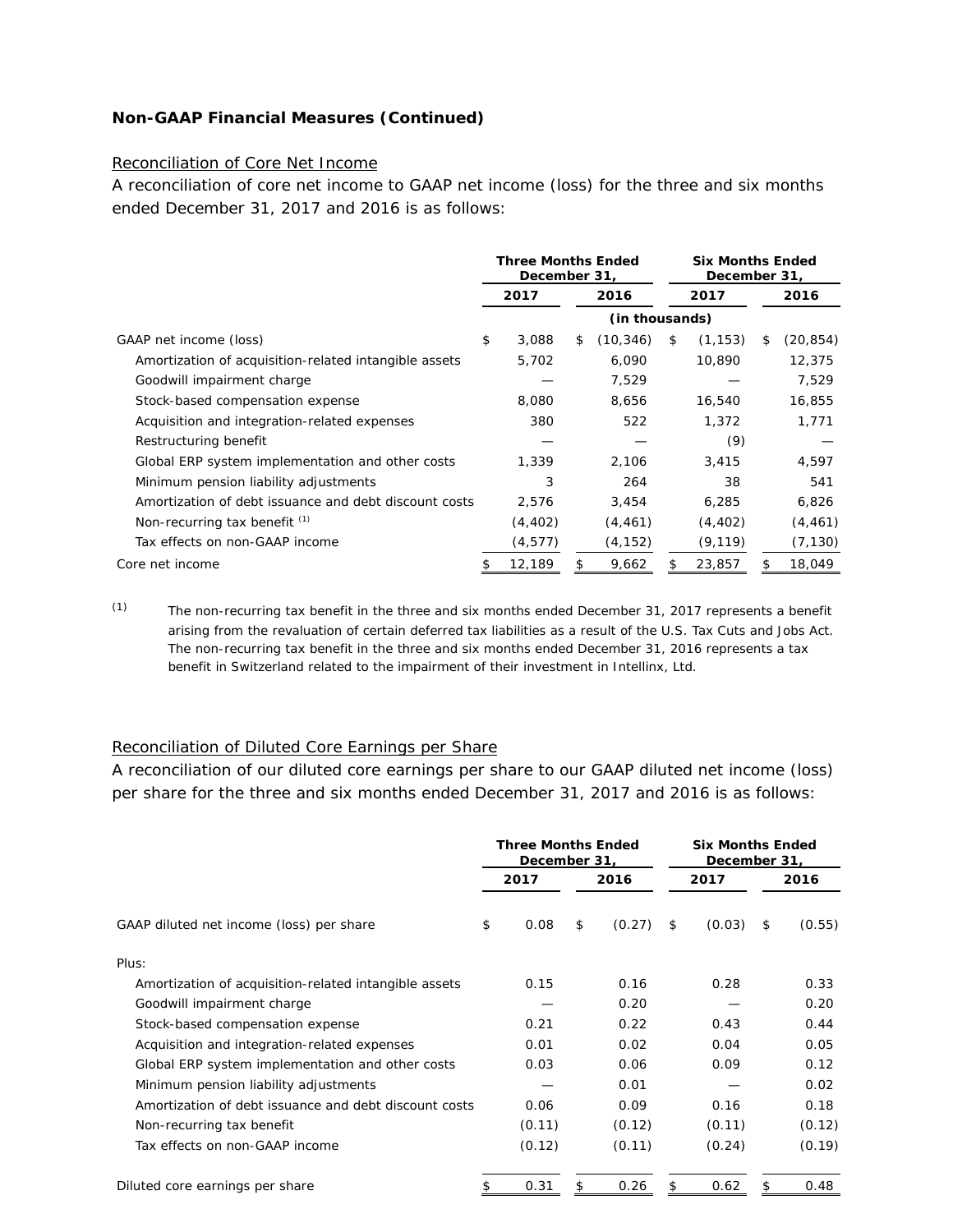# **Non-GAAP Financial Measures (Continued)**

A reconciliation of our non-GAAP weighted average shares used in computing diluted core earnings per share to our GAAP weighted average shares used in computing basic and diluted net income (loss) per share for the three and six months ended December 31, 2017 and 2016 is as follows:

|                                                                                                                                                                  | <b>Three Months Ended</b><br>December 31, |        |      |        |                | <b>Six Months Ended</b><br>December 31, |    |        |
|------------------------------------------------------------------------------------------------------------------------------------------------------------------|-------------------------------------------|--------|------|--------|----------------|-----------------------------------------|----|--------|
|                                                                                                                                                                  | 2017                                      |        | 2016 |        | 2017           |                                         |    | 2016   |
|                                                                                                                                                                  |                                           |        |      |        | (in thousands) |                                         |    |        |
| Numerator:                                                                                                                                                       |                                           |        |      |        |                |                                         |    |        |
| Core net income                                                                                                                                                  | \$                                        | 12,189 | \$   | 9,662  | \$             | 23,857                                  | \$ | 18,049 |
| Denominator:                                                                                                                                                     |                                           |        |      |        |                |                                         |    |        |
| Weighted average shares used in computing basic net<br>income (loss) per share for GAAP                                                                          |                                           | 38,087 |      | 37,769 |                | 37,908                                  |    | 37,854 |
| Impact of dilutive securities (shares related to<br>conversion feature on convertible senior notes, stock<br>options, restricted stock awards and employee stock |                                           |        |      |        |                |                                         |    |        |
| purchase plan) (1)                                                                                                                                               |                                           | 1,257  |      | 93     |                | 919                                     |    | 91     |
| <b>GAAP diluted shares</b>                                                                                                                                       |                                           | 39,344 |      | 37,862 |                | 38,827                                  |    | 37,945 |
| Impact of note hedges (2)                                                                                                                                        |                                           | (436)  |      |        |                | (217)                                   |    |        |
| Weighted average shares used in computing diluted<br>core earnings per share                                                                                     |                                           | 38,908 |      | 37,862 |                | 38,610                                  |    | 37,945 |

- $(1)$  These securities are dilutive on a GAAP basis in periods where we report GAAP net income. These securities are anti-dilutive on a GAAP basis in periods where we report GAAP net loss.
- (2) In computing diluted core earnings per share, we exclude the weighted average dilutive effect of shares issuable under our convertible senior notes to the extent that any such dilution would be offset by our note hedges; the note hedges would be considered an anti-dilutive security under GAAP.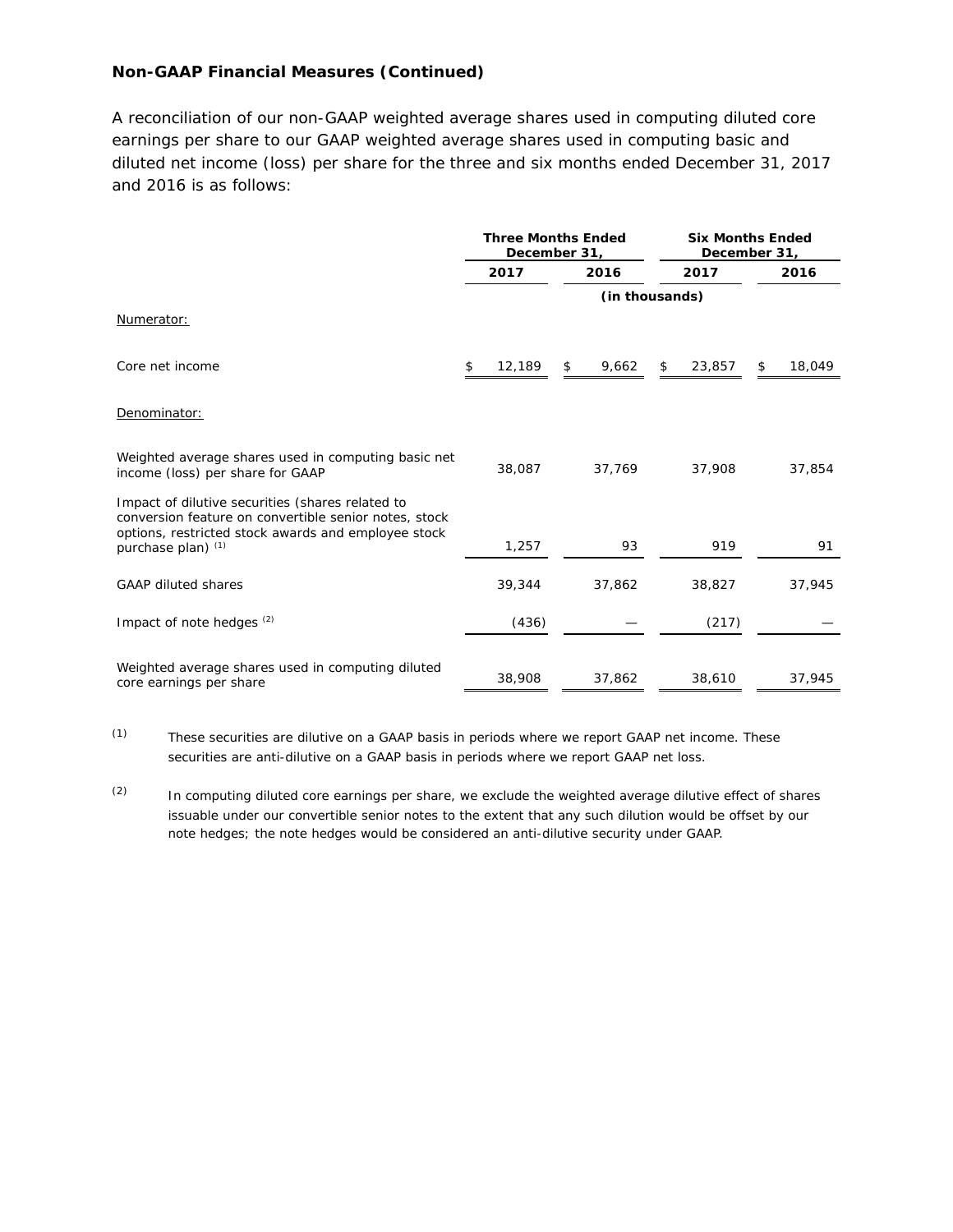# **Non-GAAP Financial Measures (Continued)**

## Reconciliation of Adjusted EBITDA

A reconciliation of our adjusted EBITDA to GAAP net income (loss) for the three and six months ended December 31, 2017 and 2016 is as follows:

|                                                       | <b>Three Months Ended</b><br>December 31, |          |      |                | <b>Six Months Ended</b><br>December 31, |          |     |           |
|-------------------------------------------------------|-------------------------------------------|----------|------|----------------|-----------------------------------------|----------|-----|-----------|
|                                                       |                                           | 2017     | 2016 |                | 2017                                    |          |     | 2016      |
|                                                       |                                           |          |      | (in thousands) |                                         |          |     |           |
| GAAP net income (loss)                                | \$                                        | 3,088    | \$   | (10, 346)      | \$                                      | (1, 153) | S.  | (20, 854) |
| Adjustments:                                          |                                           |          |      |                |                                         |          |     |           |
| Other expense, net                                    |                                           | 3,532    |      | 4,182          |                                         | 7,995    |     | 8,117     |
| Income tax benefit                                    |                                           | (4, 495) |      | (4, 478)       |                                         | (4,038)  |     | (3, 797)  |
| Depreciation and amortization                         |                                           | 4,875    |      | 4,154          |                                         | 9,543    |     | 8,241     |
| Amortization of acquisition-related intangible assets |                                           | 5,702    |      | 6,090          |                                         | 10,890   |     | 12,375    |
| Goodwill impairment charge                            |                                           |          |      | 7,529          |                                         |          |     | 7,529     |
| Stock-based compensation expense                      |                                           | 8,080    |      | 8,656          |                                         | 16,540   |     | 16,855    |
| Acquisition and integration-related expenses          |                                           | 380      |      | 522            |                                         | 1,372    |     | 1,771     |
| Restructuring benefit                                 |                                           |          |      |                |                                         | (9)      |     |           |
| Minimum pension liability adjustments                 |                                           | 3        |      | 264            |                                         | 38       |     | 541       |
| Global ERP system implementation and other costs      |                                           | 1,339    |      | 2,106          |                                         | 3,415    |     | 4,597     |
| <b>Adjusted EBITDA</b>                                |                                           | 22,504   |      | 18,679         |                                         | 44,593   | \$. | 35,375    |

## Reconciliation of Adjusted EBITDA as a percent of Revenue

A reconciliation of adjusted EBITDA as a percent of revenue to GAAP net income (loss) as a percent of revenue for the three and six months ended December 31, 2017 and 2016 is as follows:

|                                                       | <b>Three Months Ended</b><br>December 31, |       | <b>Six Months Ended</b><br>December 31, |       |
|-------------------------------------------------------|-------------------------------------------|-------|-----------------------------------------|-------|
|                                                       | 2017                                      | 2016  | 2017                                    | 2016  |
| GAAP net income (loss) as a percent of revenue        | 3%                                        | (12%) | (1%)                                    | (12%) |
| Adjustments:                                          |                                           |       |                                         |       |
| Other expense, net                                    | 4%                                        | 5%    | 4%                                      | 5%    |
| Income tax benefit                                    | (5%)                                      | (5%)  | (2%)                                    | (2%)  |
| Depreciation and amortization                         | 5%                                        | 5%    | 5%                                      | 5%    |
| Amortization of acquisition-related intangible assets | 6%                                        | 7%    | 6%                                      | 7%    |
| Goodwill impairment charge                            | 0%                                        | 9%    | 0%                                      | 4%    |
| Stock-based compensation expense                      | 9%                                        | 10%   | 9%                                      | 10%   |
| Acquisition and integration-related expenses          | 0%                                        | $1\%$ | $1\%$                                   | 1%    |
| Global ERP system implementation and other costs      | 2%                                        | 2%    | 2%                                      | 3%    |
| Adjusted EBITDA as a percent of revenue               | 24%                                       | 22%   | 24%                                     | 21%   |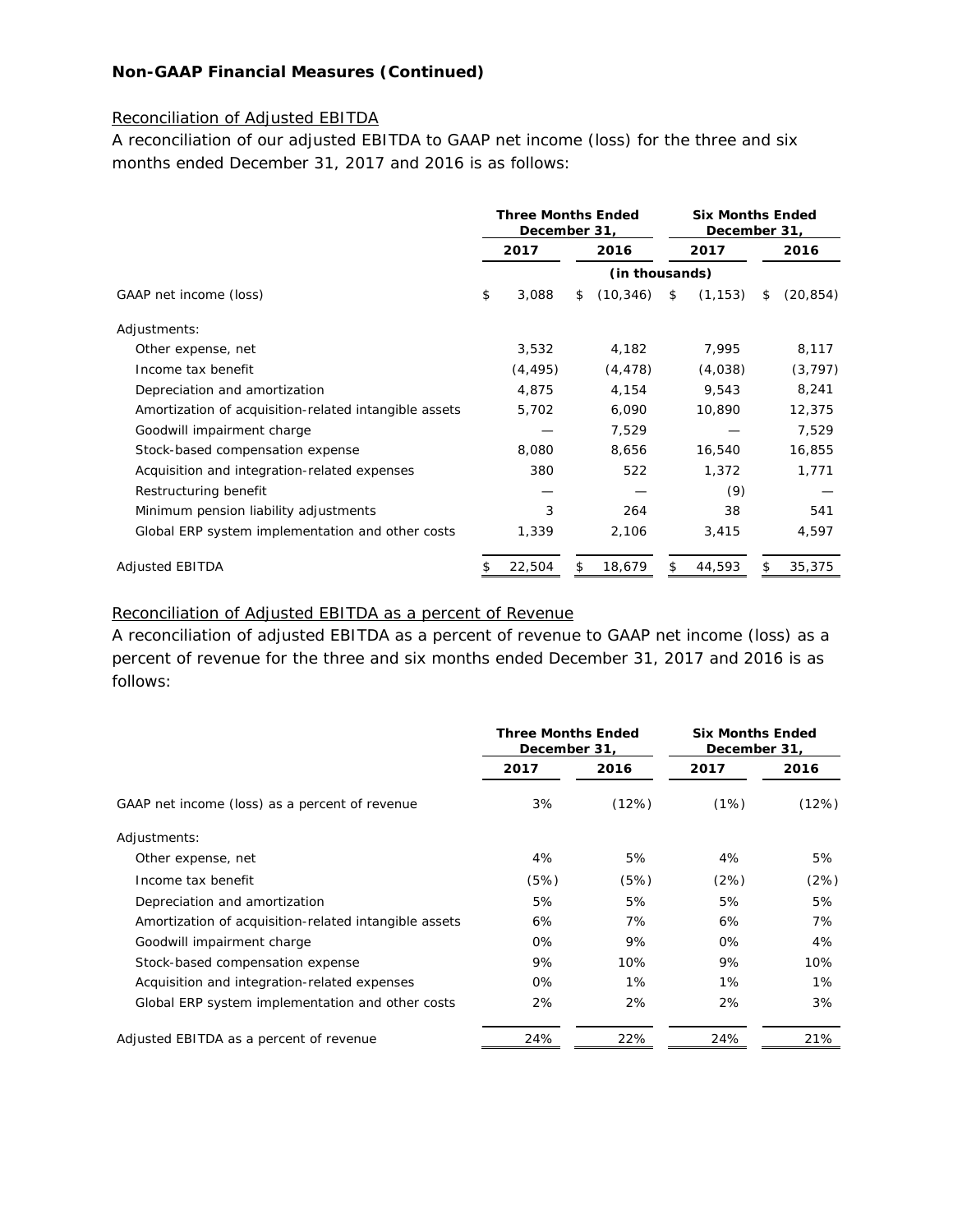# **About Bottomline Technologies**

Bottomline Technologies (NASDAQ: EPAY) helps make complex business payments simple, smart, and secure. Corporations and banks rely on Bottomline for domestic and international payments, efficient cash management, automated workflows for payment processing and bill review, and state of the art fraud detection, behavioral analytics and regulatory compliance solutions. Thousands of corporations around the world benefit from Bottomline solutions. Headquartered in Portsmouth, NH, Bottomline delights customers through offices across the U.S., Europe, and Asia-Pacific. For more information visit www.bottomline.com.

Bottomline Technologies, Paymode-X and the BT logo are trademarks of Bottomline Technologies (de), Inc. which are registered in certain jurisdictions. All other brand/product names are trademarks of their respective holders.

In connection with this earnings release and our associated conference call, we will be posting additional material financial information (such as financial results, non-GAAP financial projections and non-GAAP to GAAP reconciliations) within the "Investors" section of our website at www.bottomline.com/us/about/investors.

### *Cautionary Language*

*This press release contains "forward-looking statements" within the meaning of the Private Securities Litigation Reform Act of 1995, including statements reflecting our expectations about our ability to execute on our strategic plans, achieve future growth and profitability, achieve financial targets, expand margins and increase shareholder value. Any statements that are not statements of historical fact (including but not limited to statements containing the words "believes," "plans," "anticipates," "expects," "look forward", "confident", "estimates" and similar expressions) should be considered to be forward-looking statements. Actual results may differ materially from those indicated by such forwardlooking statements as a result of various important factors including, among others, competition, market demand, technological change, strategic relationships, recent acquisitions, international operations and general economic conditions. For additional discussion of factors that could impact Bottomline Technologies' operational and financial results, refer to our Form 10-K for the fiscal year ended June 30, 2017 and the subsequently filed Form 10-Qs and Form 8-Ks or amendments thereto. Any forward-looking statements represent our views only as of today and should not be relied upon as representing our views as of any subsequent date. We do not assume any obligation to update any forward-looking statements.* 

### **Media Contact:**

Rick Booth Bottomline Technologies 603.501.6270 rbooth@bottomline.com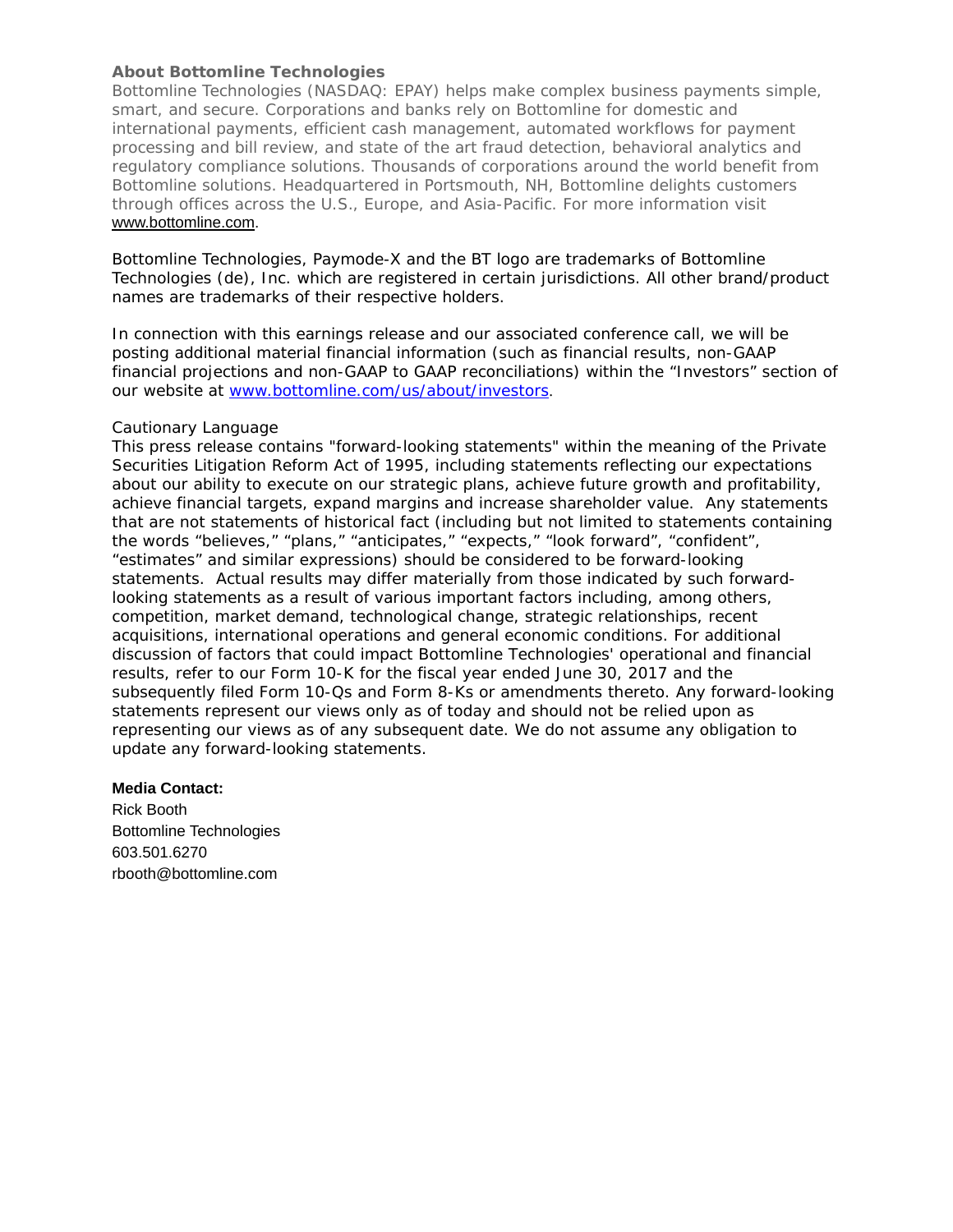### **Bottomline Technologies Unaudited Condensed Consolidated Statement of Operations (in thousands, except per share amounts)**

|                                                       | <b>Three Months Ended</b><br>December 31 |          |    |             | <b>Six Months Ended</b><br>December 31 |           |    |             |
|-------------------------------------------------------|------------------------------------------|----------|----|-------------|----------------------------------------|-----------|----|-------------|
|                                                       |                                          | 2017     |    | 2016        |                                        | 2017      |    | 2016        |
| Revenues:<br>Subscriptions and transactions           | \$                                       | 63,187   | \$ | 55,644      |                                        | \$123,901 |    | \$107,776   |
| Software licenses                                     |                                          | 2,620    |    | 3,492       |                                        | 4,985     |    | 5,613       |
| Service and maintenance                               |                                          | 28,433   |    | 25,920      |                                        | 55,775    |    | 53,593      |
| Other                                                 |                                          | 955      |    | 1,672       |                                        | 1,830     |    | 2,830       |
| <b>Total revenues</b>                                 |                                          | 95,195   |    | 86,728      |                                        | 186,491   |    | 169,812     |
| Cost of revenues:                                     |                                          |          |    |             |                                        |           |    |             |
| Subscriptions and transactions                        |                                          | 27,201   |    | 24,782      |                                        | 54,612    |    | 48,668      |
| Software licenses                                     |                                          | 229      |    | 196         |                                        | 399       |    | 324         |
| Service and maintenance                               |                                          | 12,968   |    | 13,416      |                                        | 25,200    |    | 26,701      |
| Other                                                 |                                          | 701      |    | 1,178       |                                        | 1,368     |    | 2,056       |
| Total cost of revenues                                |                                          | 41,099   |    | 39,572      |                                        | 81,579    |    | 77,749      |
| Gross profit                                          |                                          | 54,096   |    | 47,156      |                                        | 104,912   |    | 92,063      |
| Operating expenses:                                   |                                          |          |    |             |                                        |           |    |             |
| Sales and marketing                                   |                                          | 21,396   |    | 19,325      |                                        | 40,701    |    | 38,200      |
| Product development and engineering                   |                                          | 13,892   |    | 13,082      |                                        | 27,707    |    | 26,017      |
| General and administrative                            |                                          | 10,981   |    | 11,772      |                                        | 22,810    |    | 24,476      |
| Amortization of acquisition-related intangible assets |                                          | 5,702    |    | 6,090       |                                        | 10,890    |    | 12,375      |
| Goodwill impairment charge                            |                                          |          |    | 7,529       |                                        |           |    | 7,529       |
| Total operating expenses                              |                                          | 51,971   |    | 57,798      |                                        | 102,108   |    | 108,597     |
| Income (loss) from operations                         |                                          | 2,125    |    | (10, 642)   |                                        | 2,804     |    | (16, 534)   |
| Other expense, net                                    |                                          | (3, 532) |    | (4, 182)    |                                        | (7,995)   |    | (8, 117)    |
| Loss before income taxes                              |                                          | (1, 407) |    | (14, 824)   |                                        | (5, 191)  |    | (24, 651)   |
| Income tax benefit                                    |                                          | 4,495    |    | 4,478       |                                        | 4,038     |    | 3,797       |
| Net income (loss)                                     | \$                                       | 3,088    |    | \$(10, 346) | \$                                     | (1, 153)  |    | \$(20, 854) |
| Net income (loss) per share:                          |                                          |          |    |             |                                        |           |    |             |
| Basic                                                 | \$                                       | 0.08     | \$ | (0.27)      | \$                                     | (0.03)    | \$ | (0.55)      |
| Diluted                                               | \$                                       | 0.08     | \$ | (0.27)      | \$                                     | (0.03)    | \$ | (0.55)      |
| Shares used in computing net income (loss) per share: |                                          |          |    |             |                                        |           |    |             |
| Basic                                                 |                                          | 38,087   |    | 37,769      |                                        | 37,908    |    | 37,854      |
| <b>Diluted</b>                                        |                                          | 39,344   |    | 37,769      |                                        | 37,908    |    | 37,854      |